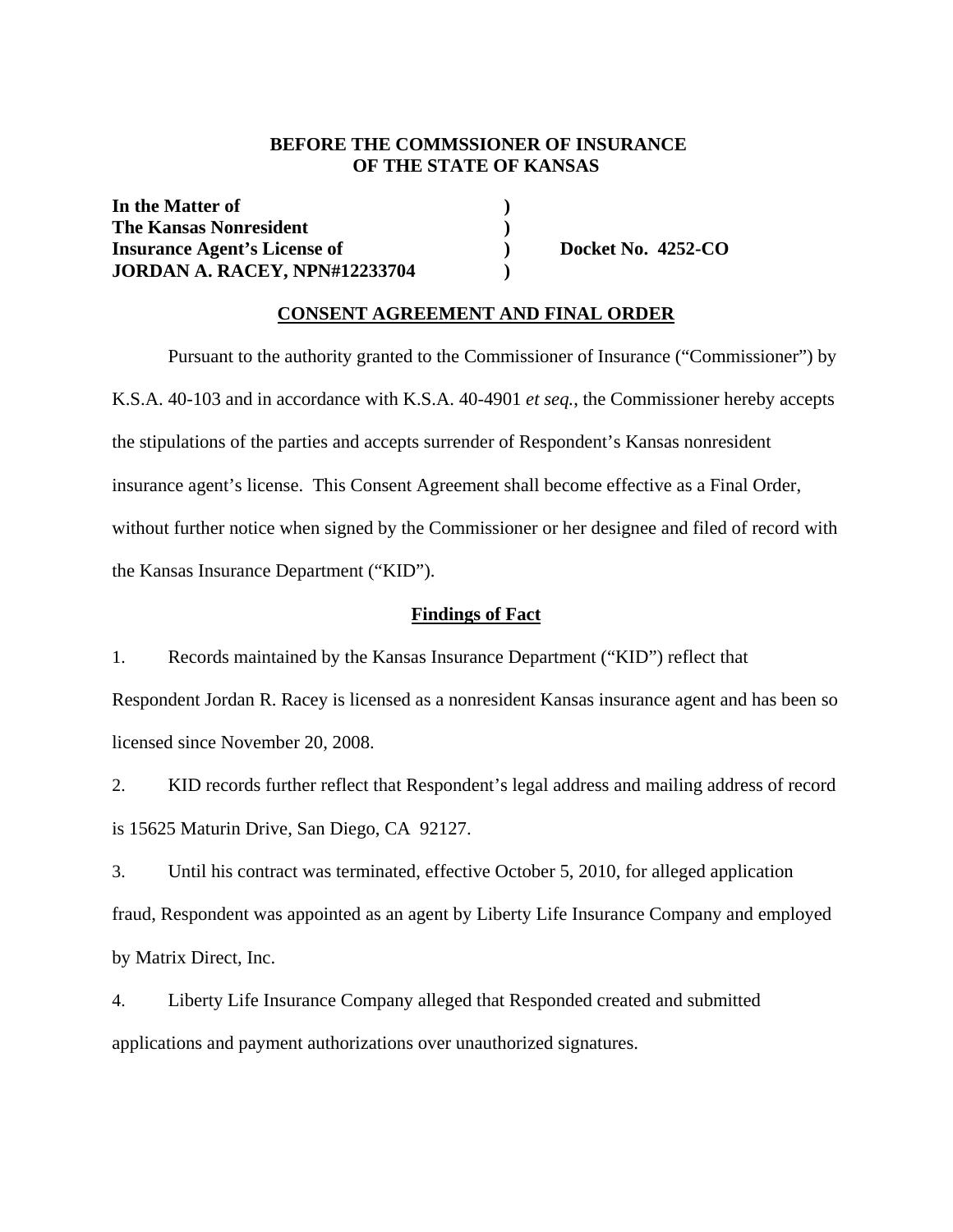5. Liberty Life Insurance Company has supplied corroborating evidence including recorded telephone calls and printouts of electronic transactions associated with Respondent's computer access.

6. Respondent denies the allegations but has tendered his license for surrender.

7. Respondent understands his right to have a hearing on the facts and disposition and to seek review of an adverse order in this matter.

8. Respondent expressly waives hearing and stipulates to the foregoing facts.

9. Respondent further waives administrative and judicial review.

10. KID agrees to accept surrender of Respondent's license and close its investigation

without further action in consideration for Respondent's stipulations.

#### **Applicable Law**

11. K.S.A. 40-4909(a) provides, in relevant part:

"The commissioner may deny, suspend, revoke or refuse renewal of any license issued under this act if the commissioner finds that the applicant or license holder has. . .

(7) Admitted to or been found to have committed any insurance unfair trade practice or fraud in violation of K.S.A. 40-2404 and amendments thereto

. . .

(8) Used any fraudulent, coercive, or dishonest practice, or demonstrated any incompetence, untrustworthiness or financial irresponsibility in the conduct of business in this state or elsewhere. . . . [or]

(10) Forged another person's name to an application for insurance." K.S.A. 40- 4909(a).

12. Making false or fraudulent statements or representations on an application for an insurance policy is an unfair trade practice. K.S.A. 40-2404(11).

13. Voluntary surrender of a license does not deprive the Commissioner of jurisdiction or right to institute or proceed with disciplinary action. K.S.A. 40-4909(e).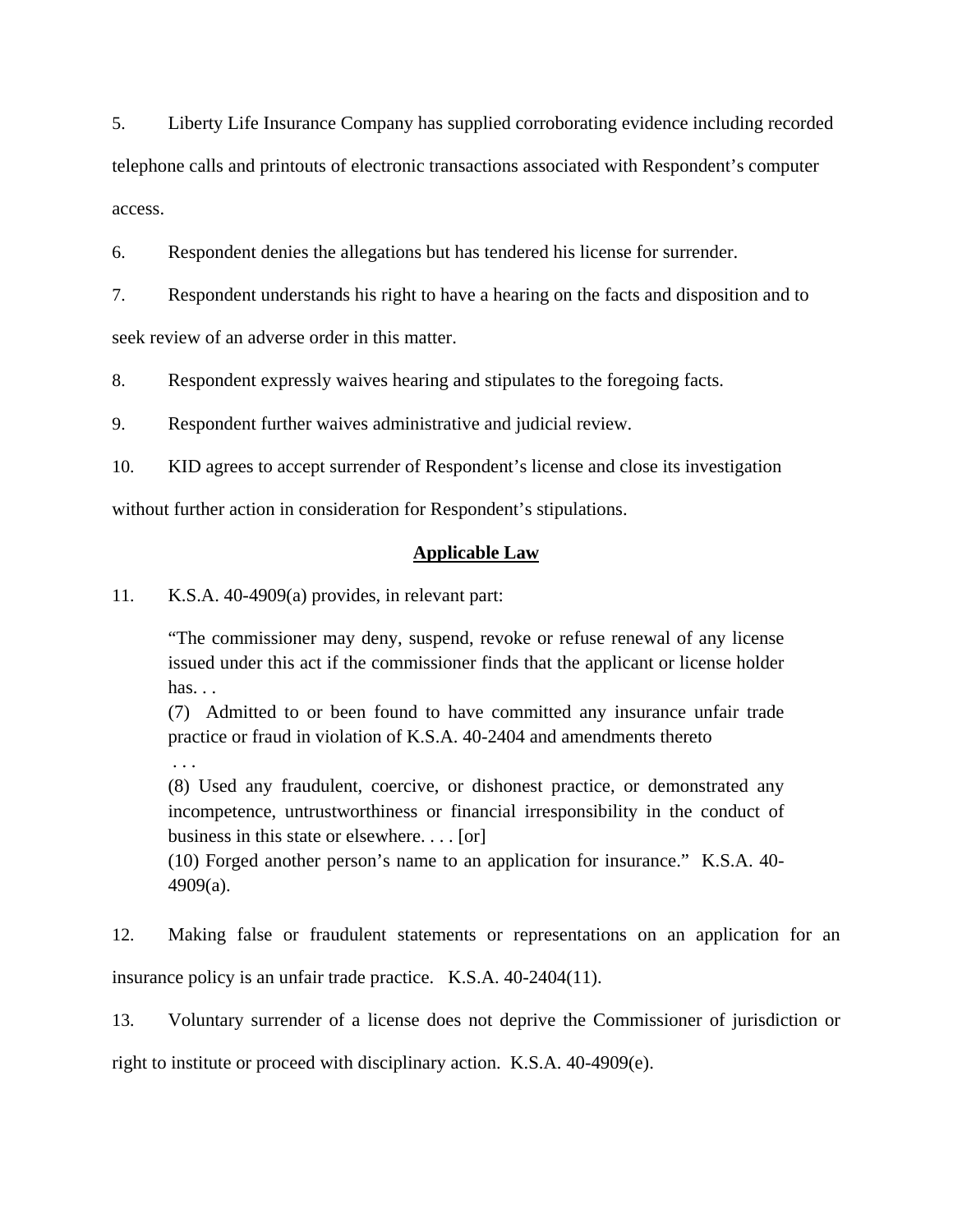#### **Conclusions of Law**

14. The Commissioner has jurisdiction over Respondent as well as the subject matter of this proceeding, and such proceeding is held in the public interest.

15. The Commissioner finds, based on the facts contained in paragraphs 4 and 5, that sufficient evidence exists, in the absence of evidence to the contrary, to support action against Respondent's license pursuant to K.S.A. 40-4909(a) because it appears Respondent has committed an unfair trade practice in submitting applications with unauthorized digital signatures.

16. The Commissioner further concludes that accepting surrender of Respondent's license would adequately protect the interests of the insurer and the insurable interests of the public.

#### **Stipulation**

The undersigned stipulates and agrees to the above findings fact and conclusions of law and waives his rights to administrative hearing and judicial review of the Commissioner's Order.

> Jordan A. Racey Date Respondent

\_\_\_\_\_\_\_\_\_\_\_\_\_\_\_\_\_\_\_\_\_\_\_ \_\_\_\_\_\_\_\_\_\_\_

Prepared by:

Brenda J. Clary Staff Attorney

\_\_\_\_\_\_\_\_\_\_\_\_\_\_\_\_\_\_\_\_\_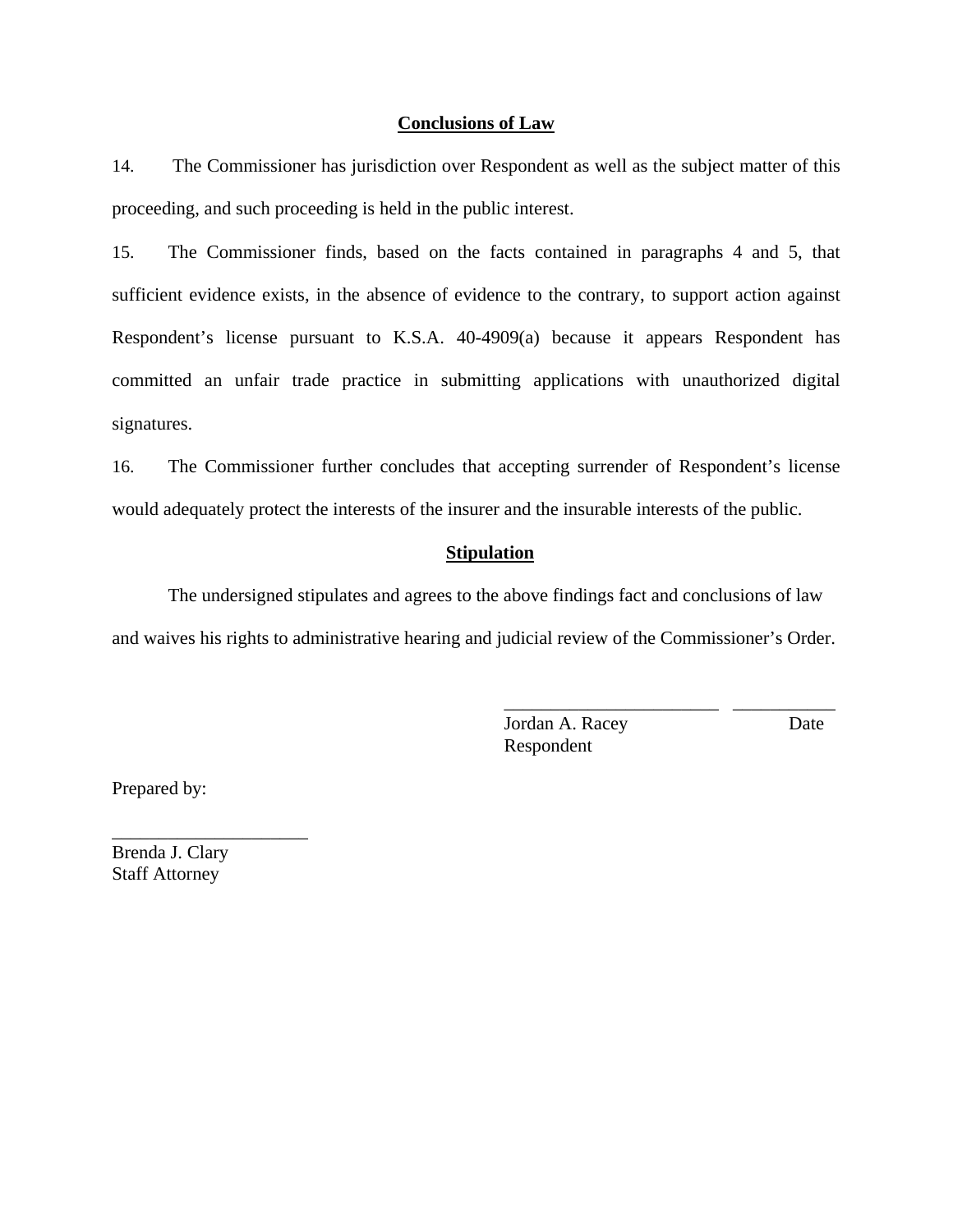## **IT IS THEREFORE ORDERED BY THE COMMISSIONER OF INSURANCE**

**that the Kansas nonresident insurance agent's license of Jordan A. Racey is terminated by surrender, and Jordan A. Racey shall not sell, solicit, or negotiate contracts of insurance within the state of Kansas from and after the effective date of this order.** 

**IT IS SO ORDERED THIS \_\_\_\_6th\_\_\_ DAY OF \_\_\_\_\_January\_\_\_\_\_\_ 2011, IN THE CITY OF TOPEKA, COUNTY OF SHAWNEE, STATE OF KANSAS.** 



\_/s/ Sandy Praeger\_\_\_\_\_\_\_\_\_\_\_\_\_\_\_\_\_\_\_ Sandy Praeger Commissioner of Insurance

BY:

 $\angle$ s/ Robert M. Tomlinson $\angle$ Robert M. Tomlinson Assistant Commissioner of Insurance Presiding Officer

**NOTICE:** In the event Respondent files a petition for judicial review, it must be filed within 30

days of service of this order, and pursuant to K.S.A. 77-613(e), the agency officer to be served

on behalf of the Kansas Insurance Department is:

John W. Campbell, General Counsel Kansas Insurance Department 420 S.W. 9th Street Topeka, Kansas 66612